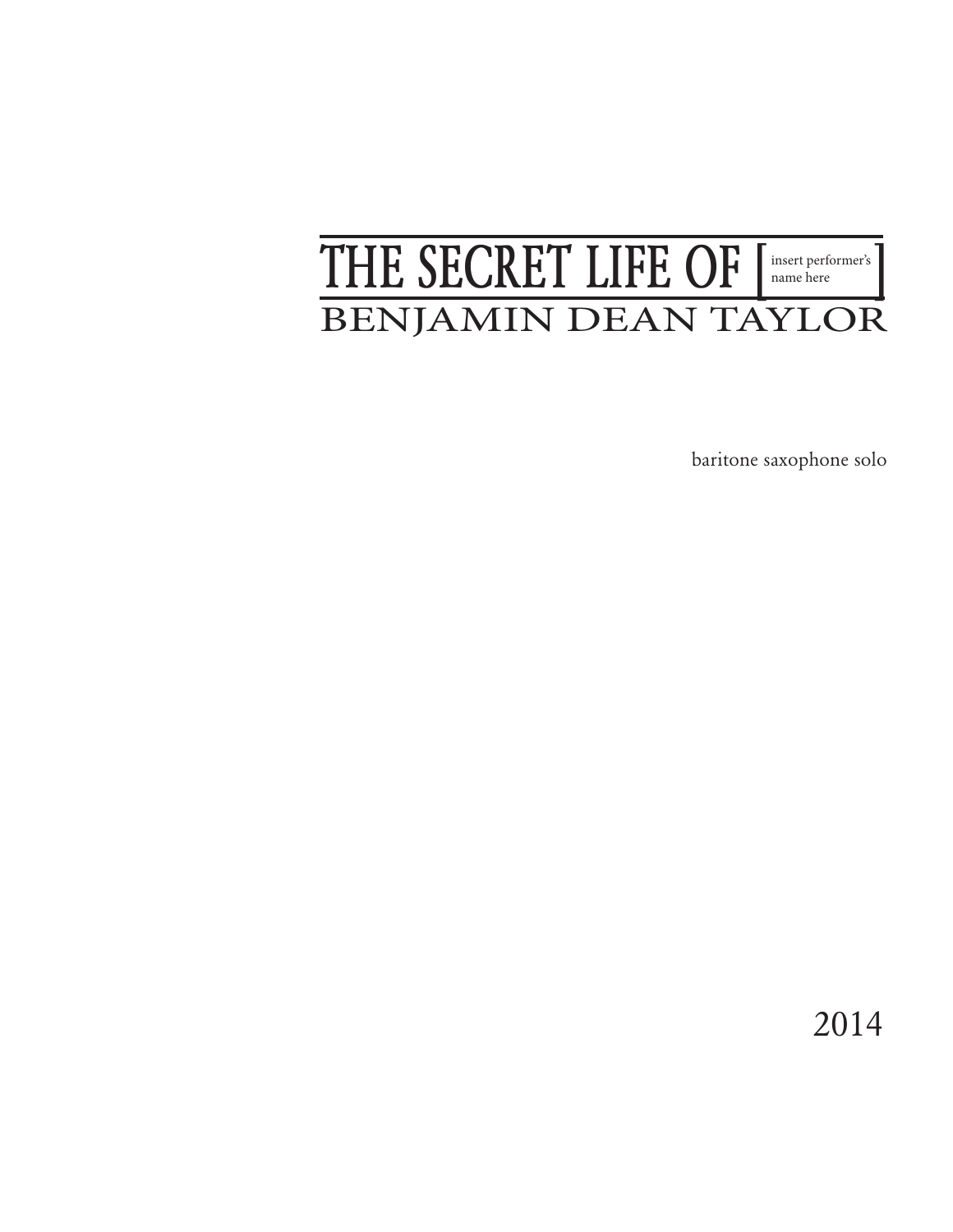Duration: 5 minutes

Music typeset by the composer

Copyright © 2014 by Benjamin Dean Taylor, Bloomington Indiana Printed in Indiana, USA

All Rights Reserved

No part of this publication may be reproduced in any form by any electronics or mechanical means (including photocopying, recording or information storage and retrieval) without permission in writing from the publisher.

Taylor, Benjamin - The Secret Life of \_\_\_\_\_\_\_, baritone saxophone solo

www.benjamintaylormusic.com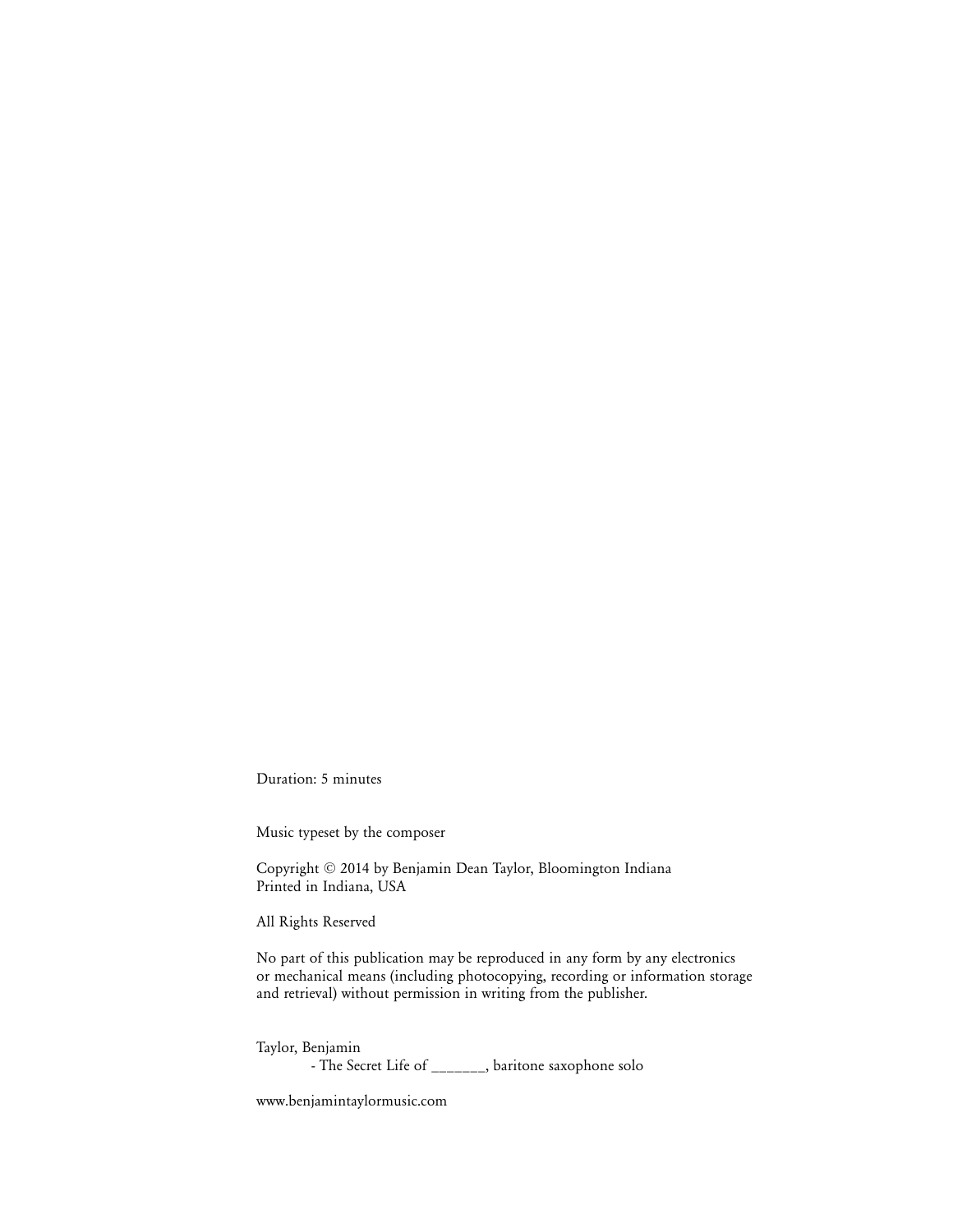THE SECRET LIFE OF  $[{\tiny \begin{array}{c} {\tiny \begin{array}{c} {\tiny \text{insert} } \\{\tiny \text{name here}}\end{array}} \end{array}}]$ 

BENJAMIN DEAN TAYLOR (ASCAP)  $J = 120$ bī bī ba  $\boldsymbol{p}$  $m f$  $m f$  $m f$  $\boldsymbol{p}$  $\boldsymbol{p}$  $\boldsymbol{p}$  $m f$ 













 $@2014.$  All Rights Reserved by Benjamin Dean Taylor.  $benjamintay lormusic.com$